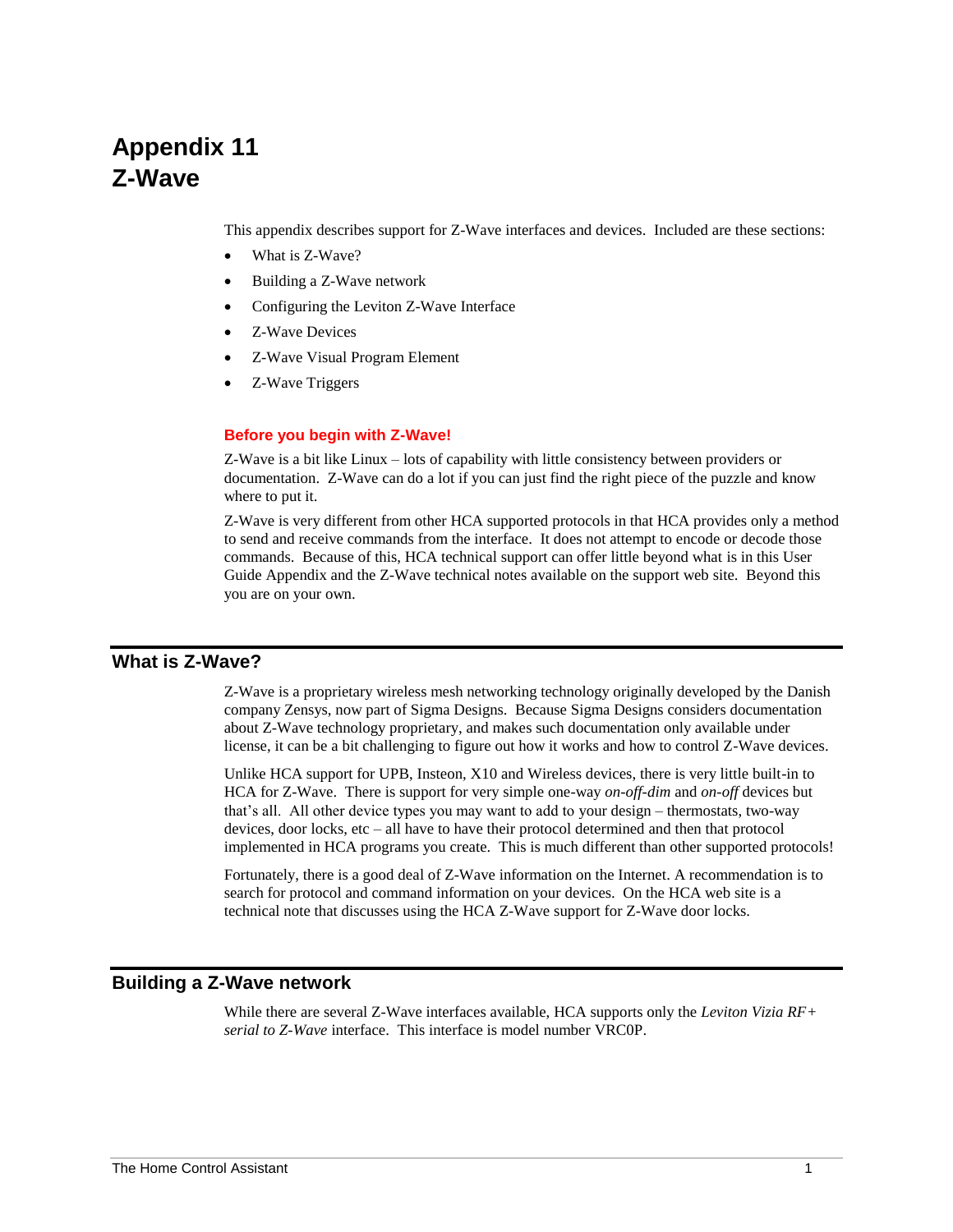Just as a UPB network is initially configured using a tool external to HCA (UPStart), a Z-Wave network is configured with a Windows program. This software, available for download from Leviton is called the *Vizia RF+ Installer Tool*. To use this program you need also a LEVVRUSB-1US USB stick for configuration.

This USB stick will be the "primary" controller in your network. The Leviton VRC0P will function as a "secondary" controller, in Z-Wave parlance, even though it will be the way HCA controls your Z-Wave devices.

Instructions for creating a Z-Wave network using the Leviton USB stick and installation software can be found in the Help file included with the *Vizia RF+ Installer Tool* and on the Leviton support web site.

**Tip**: When you do the final network configuration with the Leviton tool, all Z-Wave devices need to be in their final location. Moving Z-Wave devices affects the network topology, and can adversely affect network routing if the network is not re-optimized.

## **Configuring the Leviton Z-Wave interface**

The Leviton Z-Wave interface is identified to HCA like all interfaces from the hardware setup tab of *HCA Options*. The only piece of information needed is the serial port it uses.

| Startup           | Client Server Clock             |           | Color and Theme                               | Control Interface                      | Design Pane | Display Pane  | Hardware             | Visual Programmer    | Web                      | Advanced | Legacy | Extra |
|-------------------|---------------------------------|-----------|-----------------------------------------------|----------------------------------------|-------------|---------------|----------------------|----------------------|--------------------------|----------|--------|-------|
|                   |                                 |           | Interface hardware attached to this computer: |                                        |             |               |                      |                      |                          |          |        |       |
|                   | Z-Wave Leviton Interface        |           |                                               | $\overline{\phantom{a}}$               |             | Unused        |                      |                      | ٠                        |          |        |       |
| Comm <sub>1</sub> | $\overline{\phantom{a}}$        | Configure | Connect                                       |                                        |             | <b>Unused</b> | ٠                    | Configure<br>Connect |                          |          |        |       |
|                   |                                 |           | SmartHome USB Insteon Modem (2412U/2413U)     | $\overline{\phantom{a}}$<br>$\sqrt{2}$ |             | <b>Unused</b> |                      |                      | $\overline{\phantom{a}}$ |          |        |       |
|                   | Comm 33<br>$\blacktriangledown$ | Configure | Connect                                       | Instean                                |             | <b>Unused</b> | $\blacktriangledown$ | Configure<br>Connect |                          |          |        |       |
| Unused            |                                 |           |                                               | $\overline{\phantom{a}}$               |             | <b>Unused</b> |                      |                      | $\overline{\phantom{0}}$ |          |        |       |
| Unused            | $\overline{\phantom{a}}$        | Configure | Connect                                       |                                        |             | Unused        | ٠                    | Configure<br>Connect |                          |          |        |       |
| Unused            |                                 |           |                                               | ۰                                      |             | <b>Unused</b> |                      |                      | $\overline{\phantom{a}}$ |          |        |       |
| Unused            | $\overline{\phantom{a}}$        | Configure | Connect                                       |                                        |             | <b>Unused</b> | ٠                    | Configure<br>Connect |                          |          |        |       |
|                   |                                 |           |                                               |                                        |             |               |                      |                      |                          |          |        |       |

The *configure* button sets the logging options: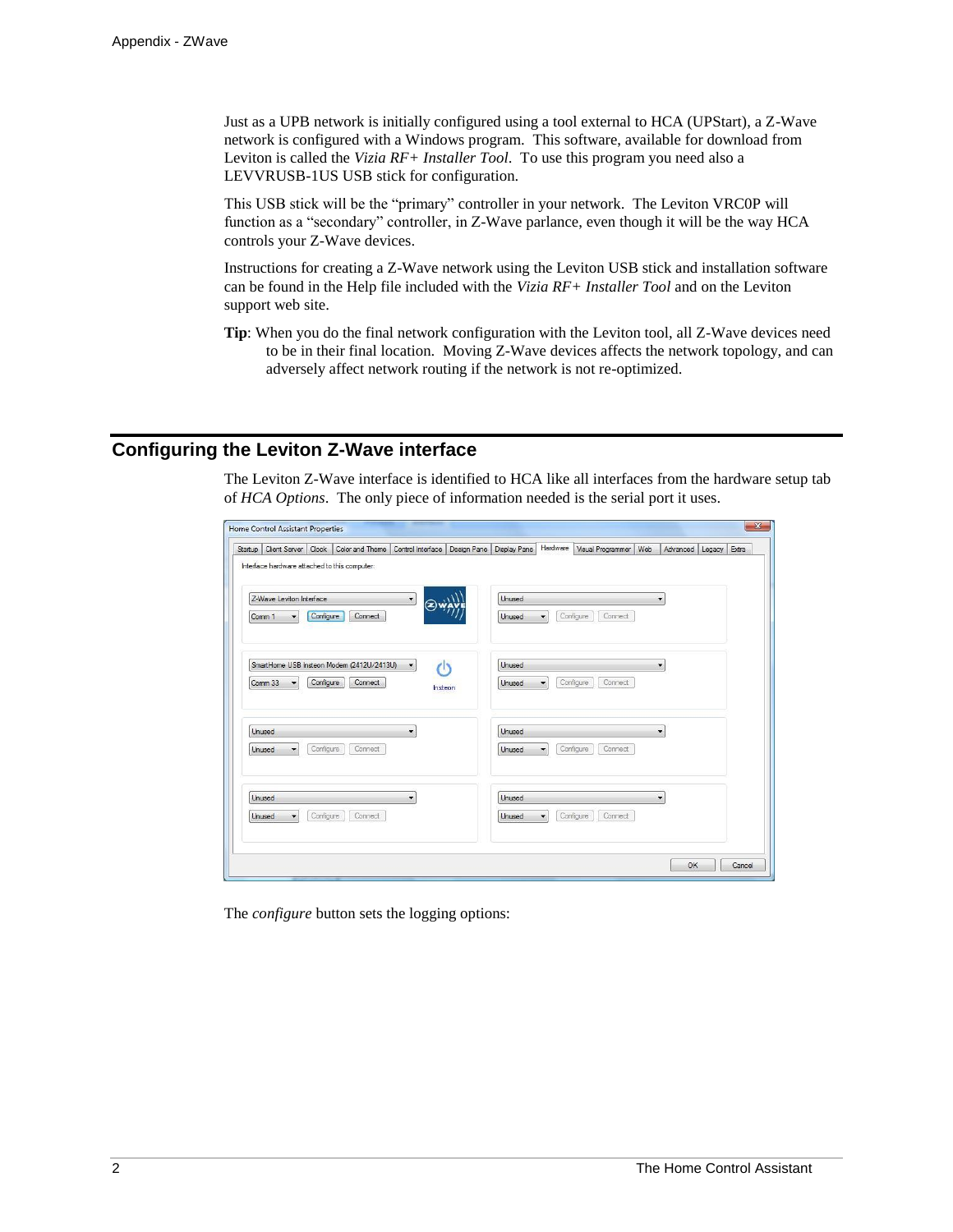| Configuration for: ZWave(1)                                    |  |
|----------------------------------------------------------------|--|
| <br>Log sends                                                  |  |
| Log E responses                                                |  |
| Log X responses                                                |  |
| ✔ Log Receptions                                               |  |
| Log entries associated with this interface go to:<br>First Log |  |
| Cancel<br>OK                                                   |  |

As described in the Leviton application note, each message sent to the interface usually generates an "E" response with an error code, followed by a "X" response that shows the transmission status. You can choose to log these or not.

**Tip**: The Leviton application note that describes the Leviton Z-Wave protocol is available on the HCA support web site in the technical notes section.

## **Z-Wave devices**

HCA directly supports only simple one-way *on-off-dim* and *on-off* devices. To use these devices select as their type *Z-Wave Generic dimmable device* or *Z-Wave generic non-dimmable device*.

| What type of device are you creating? If the device is not listed select either a similar<br>device or generic device. You can always change the properties of the device |
|---------------------------------------------------------------------------------------------------------------------------------------------------------------------------|
|                                                                                                                                                                           |
|                                                                                                                                                                           |
|                                                                                                                                                                           |
|                                                                                                                                                                           |
|                                                                                                                                                                           |
|                                                                                                                                                                           |
|                                                                                                                                                                           |
|                                                                                                                                                                           |
|                                                                                                                                                                           |

In the next step of the wizard the unit id of the Z-Wave device is set: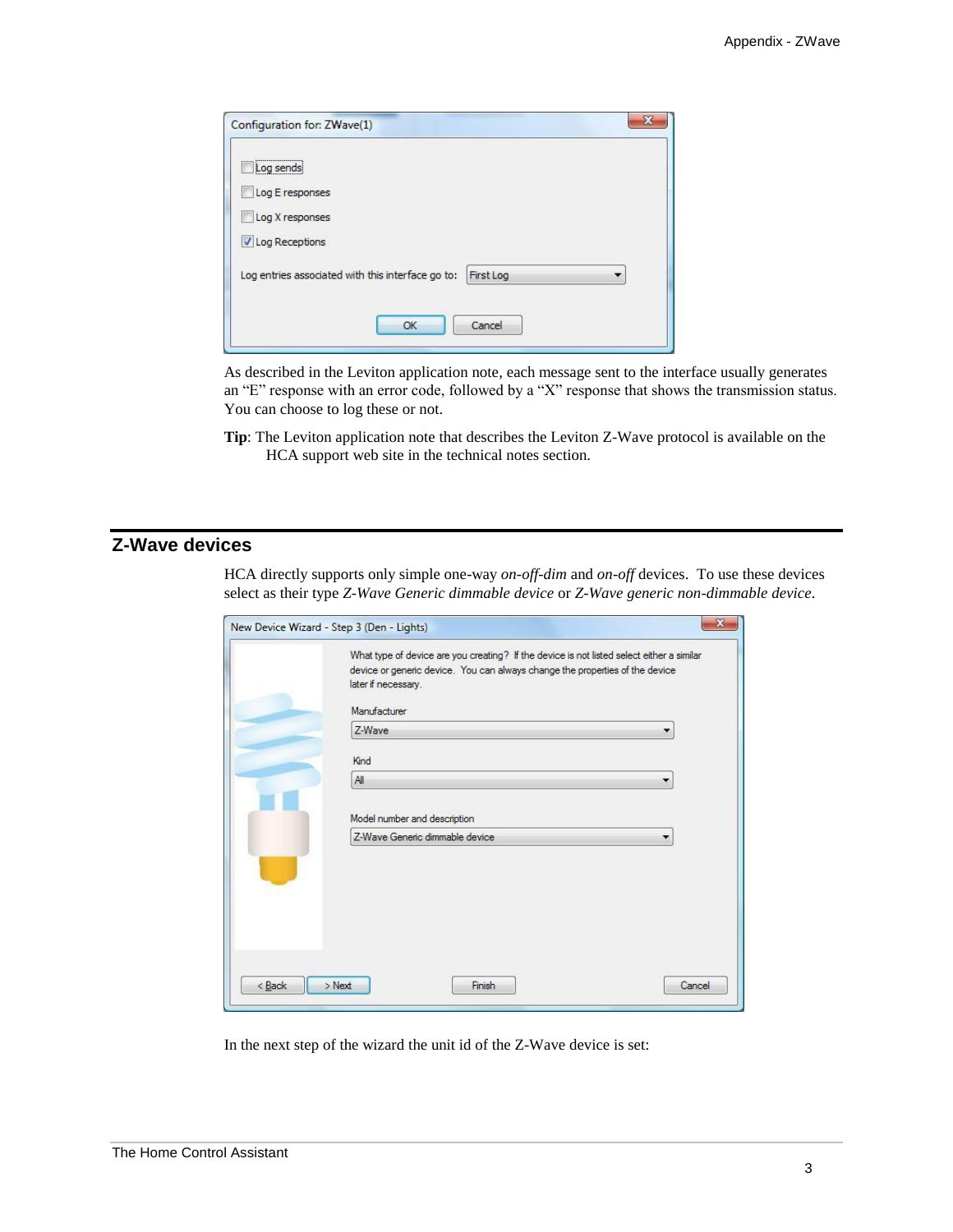| New Device Wizard - Step 4 of 5 (Den - Lights)                 | $\mathbf{x}$ |
|----------------------------------------------------------------|--------------|
| What are the network settings on this device?                  |              |
| $\frac{\mathbf{A}}{\mathbf{v}}$<br>Unit ID: 5                  |              |
| Test the selected settings: Send On - Delay - Send Off<br>Test |              |
| $\leq$ Back<br>Finish<br>$>$ Next                              | Cancel       |

The unit id you enter into HCA comes from the Leviton setup tool:

| Vizia RF + Installer Tool - C:\Users\Kimberly\Documents\00E7AAF3.vrf                                                                                                                                                                                                   | $\Box$ e<br>$-x$              |
|------------------------------------------------------------------------------------------------------------------------------------------------------------------------------------------------------------------------------------------------------------------------|-------------------------------|
| File Network VR Remote Diagnostics Reports Help                                                                                                                                                                                                                        |                               |
| EX ES +<br>1 1 2 C Include Device C Exclude Device                                                                                                                                                                                                                     |                               |
| ▲ All Devices<br>CInstaller_1(1)<br><b>ODen Lights (2)</b><br>Hall Table Light (Device #5)<br>Serial_3 (3)<br>Device 4(4)<br>Hall Table Light (<br>Vizia RF Dimming Module (RZP03/VRP03), Leviton<br>Device 6 (6)<br>Entry Keypad (7)<br>Rooms<br><b>Name</b><br>Areas |                               |
| Associations<br>New Name<br>Hall Table Light<br>Change                                                                                                                                                                                                                 |                               |
| <b>Device Control</b>                                                                                                                                                                                                                                                  |                               |
| Off<br>On                                                                                                                                                                                                                                                              |                               |
| S Set<br>Refresh Level: Off<br>$\mathbf 0$                                                                                                                                                                                                                             | Ξ                             |
| <b>Device Information</b>                                                                                                                                                                                                                                              |                               |
| <b>Get Network Information</b><br><b>Average Timing</b>                                                                                                                                                                                                                |                               |
| <b>Success Rate</b>                                                                                                                                                                                                                                                    |                               |
| Neighbor Nodes                                                                                                                                                                                                                                                         |                               |
|                                                                                                                                                                                                                                                                        |                               |
| Network Name                                                                                                                                                                                                                                                           |                               |
| Network Location                                                                                                                                                                                                                                                       |                               |
| Manufacturer                                                                                                                                                                                                                                                           |                               |
| <b>Reverse Associations</b><br>Ш<br>b.                                                                                                                                                                                                                                 |                               |
| 7 Devices Found Home ID: 00E7AAF3 (Primary)                                                                                                                                                                                                                            | Version 1.1.2.0 is available! |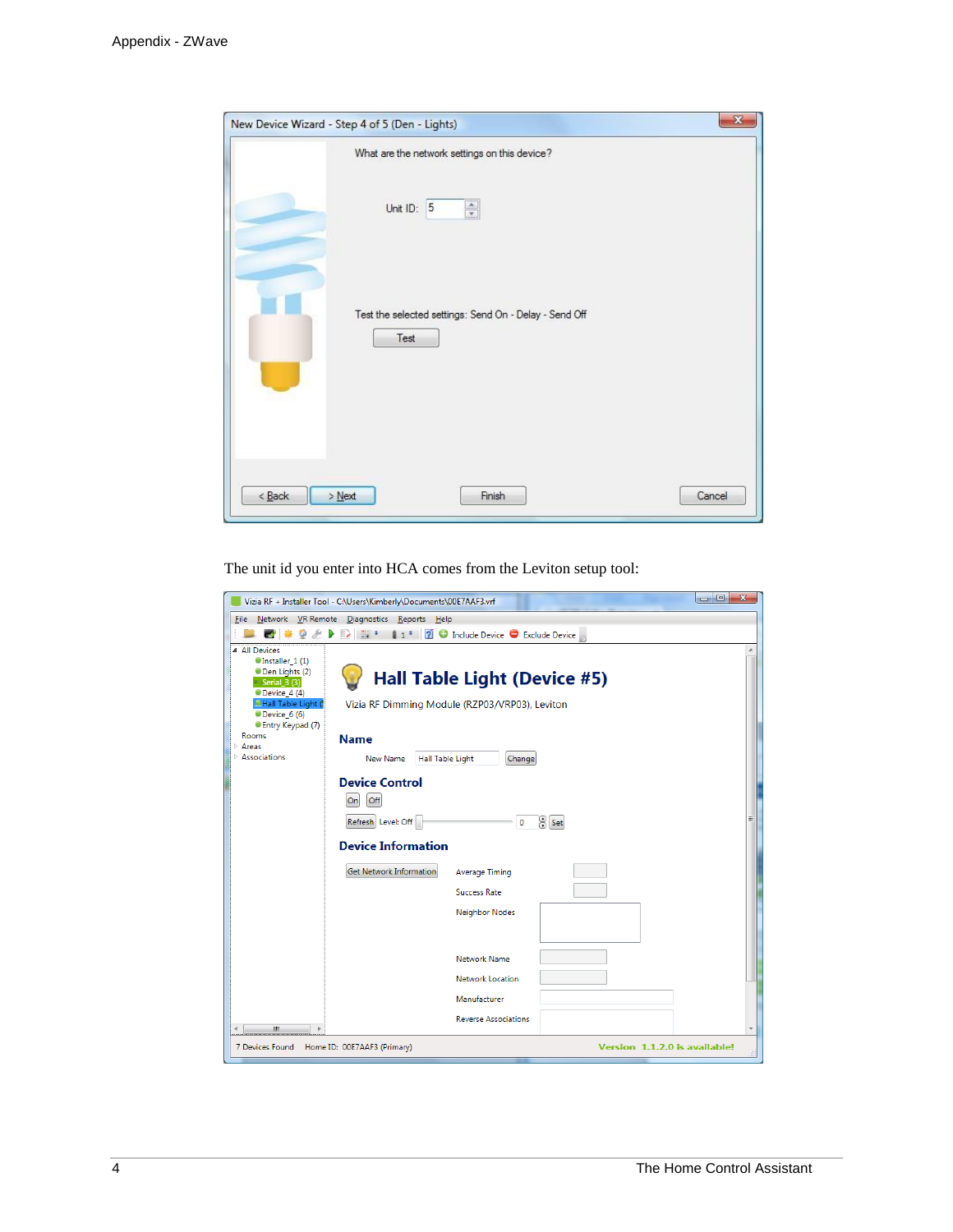## **Z-Wave Visual Program Element**

The real power of Z-Wave is not in the simple devices described in the above section but rather in the devices that you can implement. The key piece is the Z-Wave Visual Programmer element.

| $\mathbf{x}$<br><b>Send ZWave Properties</b> |                                 |                         |                                                                    |  |  |  |
|----------------------------------------------|---------------------------------|-------------------------|--------------------------------------------------------------------|--|--|--|
| This element sends a Z-Wave command          |                                 |                         |                                                                    |  |  |  |
| Send                                         |                                 |                         |                                                                    |  |  |  |
| Command:                                     | N <sub>2</sub> ON               |                         | O Text                                                             |  |  |  |
|                                              |                                 |                         | <b>Expression</b>                                                  |  |  |  |
|                                              |                                 |                         |                                                                    |  |  |  |
| Reply                                        |                                 |                         |                                                                    |  |  |  |
|                                              | Expect 'E' response             |                         |                                                                    |  |  |  |
|                                              | Assign code to:                 | ZWave_E_Code<br>▼       | Timeout                                                            |  |  |  |
|                                              |                                 |                         | V Handle expected response not arriving                            |  |  |  |
|                                              | Expect 'X' response             |                         | $\frac{1}{x}$<br>$\sqrt{5}$<br>Timeout<br>Seconds                  |  |  |  |
|                                              | Assign code to:                 | ZWave_X_Code<br>۰       |                                                                    |  |  |  |
|                                              | Number of expected responses: 0 | ÷                       | O On timeout continue with next element                            |  |  |  |
|                                              | Response 1:                     | <unused><br/>۰</unused> | $\frac{1}{\sqrt{2}}$<br>Continue at connector element<br>$\vert$ 1 |  |  |  |
|                                              | Response 2:                     | <unused><br/>٠</unused> |                                                                    |  |  |  |
|                                              | Response 3:                     | <unused><br/>▼</unused> |                                                                    |  |  |  |
|                                              | Response 4:                     | <unused><br/>۰</unused> |                                                                    |  |  |  |
|                                              | Response 5:                     | <unused><br/>٠</unused> |                                                                    |  |  |  |
|                                              | Response 6:                     | <unused><br/>۰</unused> |                                                                    |  |  |  |
|                                              |                                 |                         |                                                                    |  |  |  |
|                                              |                                 | OK<br>Cancel            |                                                                    |  |  |  |
|                                              |                                 |                         |                                                                    |  |  |  |

Enter the text to send into the *Send Text* box. This can be the actual text or the result of an expression evaluation if the *Expression* option is used.

Depending upon the command you can expect "E" and "X" responses and if so tick those boxes and those messages are specifically decoded and the values assigned to the selected flags. If the command generates additional responses, enter the number of expected responses and then, for each response, select the flag that reception is assigned to. You can select an existing flag or type in the name of a new flag that is created.

#### Interface Viewer

What does a very simple Z-Wave command look like? You can use the *Interface Viewer*.

Open the *Interface Viewer* from the *Interfaces* ribbon category. This viewer shows the messages sent to and received from one or more interfaces. This gives you a window into the communications at the lowest level.

In the image below, an ON command was sent to unit number 2. The interface replied back with an "E" response with code 0 (success) and an "X" response with code 0 (success).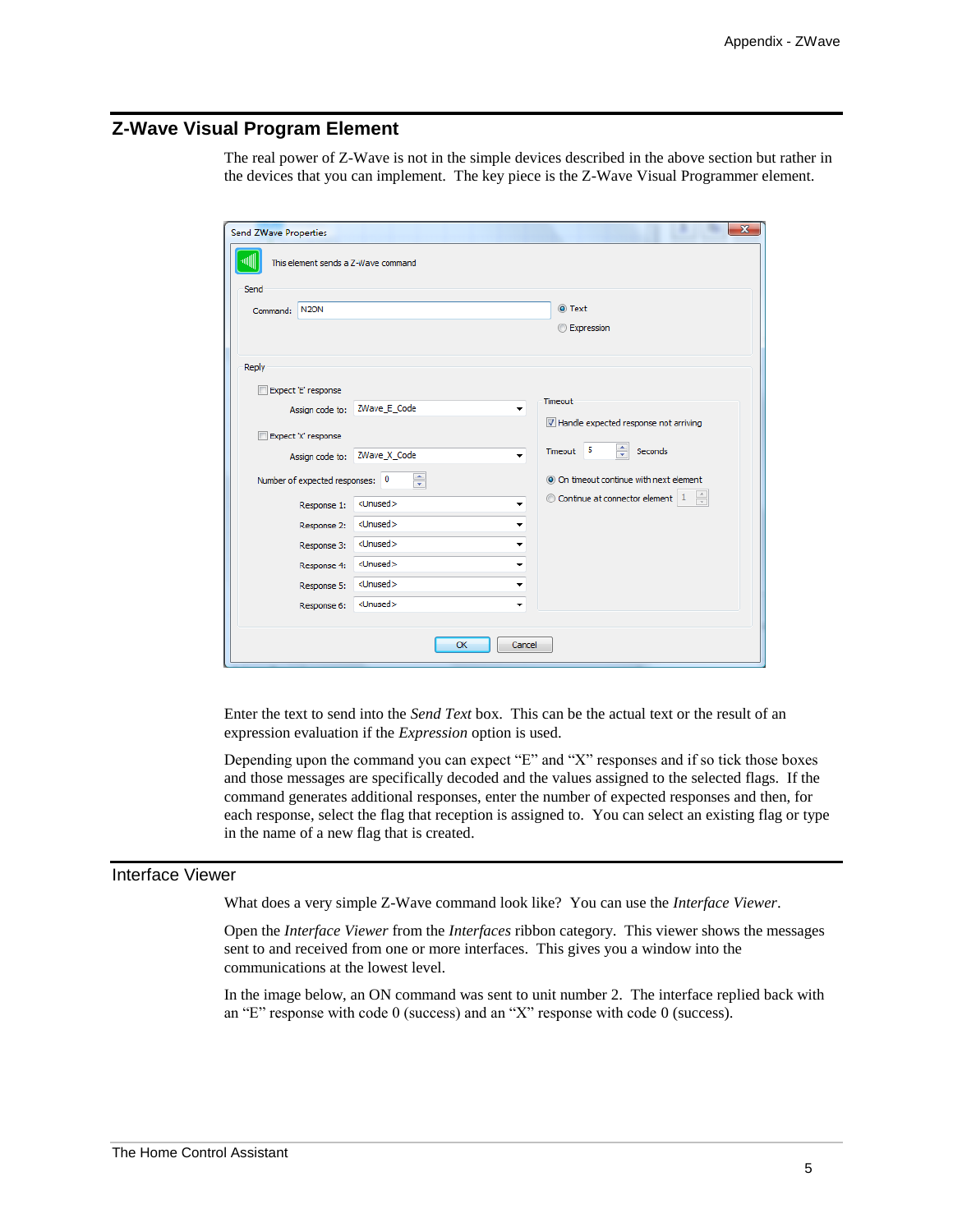| Interface Viewer                              |                                                                           |               | $=$ $\Box$ | $\mathbf{X}$ |
|-----------------------------------------------|---------------------------------------------------------------------------|---------------|------------|--------------|
| View Interfaces                               |                                                                           |               |            |              |
| V ZWave                                       | V Insteon                                                                 | Unused 3      | Unused 4   |              |
| Unused 5                                      | Unused 6                                                                  | Unused 7      | Unused 8   |              |
| Show                                          |                                                                           |               |            |              |
| V Initialize V Read V Write                   | Decode DExceptions                                                        | V Log Entries |            |              |
|                                               |                                                                           |               |            |              |
| 14:40:38 [0]: WR >N2ON <cr>&lt;1f&gt;</cr>    |                                                                           |               |            |              |
| 14:40:40 [0]: RD <e000<cr><lf></lf></e000<cr> |                                                                           |               |            |              |
|                                               | 14:40:40 [0]: RD <x000<cr><lf><e000<cr><lf></lf></e000<cr></lf></x000<cr> |               |            |              |
|                                               |                                                                           |               |            |              |
|                                               |                                                                           |               |            |              |
|                                               |                                                                           |               |            |              |
|                                               |                                                                           |               |            |              |
|                                               |                                                                           |               |            |              |
|                                               |                                                                           |               |            |              |
| Clear<br>Save                                 |                                                                           | Viewer ON     | Close      |              |

The names of the eight interfaces that can be configured are the first set of checkboxes. Tick the ones that you want to see data from. Interfaces not configured are listed as *Unused.*

The *Show* box determines what sort of information you want to view. Tick or clear the boxes for the type of data you want to see.

You can turn the viewer on or off with the button at the bottom of the dialog. When green the viewer is enabled and when red it isn't.

In the dialog list, messages received from the interface are prefixed with RD, messages sent to the interface are prefixed with WR, and if the message is decoded – messages from some interfaces are decoded but Z-Wave messages aren't – they are prefixed with DC. Enclosed in []'s is the number of the interface the line is for. The first interface is numbered 0 and the last is numbered 7.

This interface is at a very low level so you may see, because of the nature of network and serial reads, a single reception broken across multiple RD lines.

You can clear the list with the *Clear* button and save the list into a text file with the *Save* button.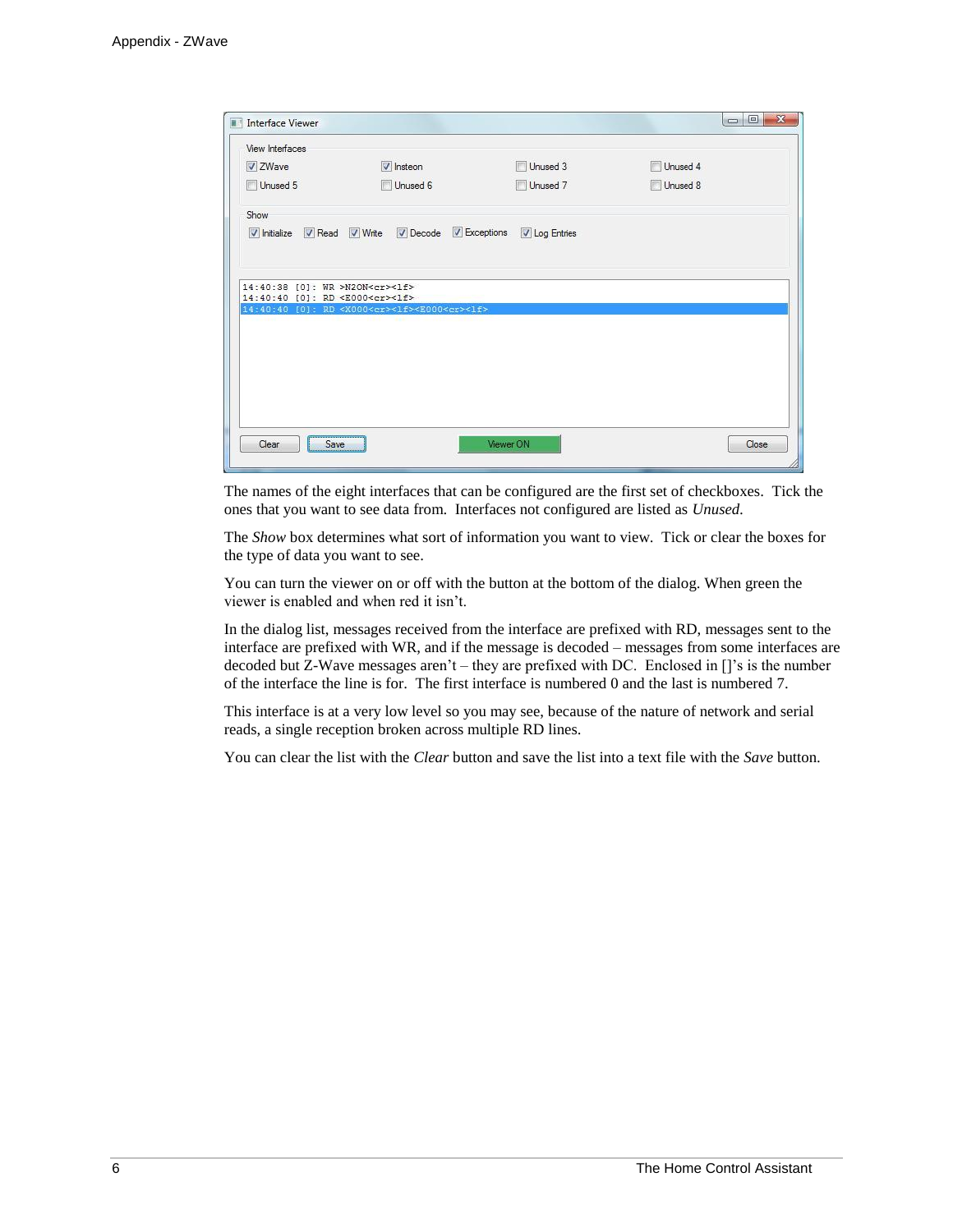## **Triggers**

Messages received from the Z-Wave interface can be used as a trigger for a program. To create a trigger of this type, select as the trigger type *Zwave Reception.*

| $\mathbf{x}$<br><b>Trigger</b>                |
|-----------------------------------------------|
| Trigger Type: ZWave Reception<br>۰            |
| Start the program on this trigger:            |
| When ".*" matches a ZWave reception           |
| Reception matches:<br>Validate Pattern        |
| Assign matchning reception to: < Unused><br>٠ |
| Trigger on a reception not otherwise handled  |
|                                               |
|                                               |
|                                               |
|                                               |
|                                               |
|                                               |
|                                               |
| Cancel<br>OK                                  |

There are several parts to a *ZWave Reception* trigger and these are covered in the next sections.

### **Pattern**

Unlike, for example, Insteon triggers where the reception from an Insteon interface is decoded into a source device and command, and Insteon triggers specify that source and command, the ZWave Reception trigger is based only on the text of the reception itself.

A ZWave Reception trigger contains a pattern that is matched against the received text. If the pattern matches the received text then the program is triggered. If the reception doesn't match the pattern then the program is not triggered.

The pattern is specified as a *Regular Expression*. A regular expression is a sequence of characters that forms a search pattern. The full description of a regular expression is beyond the scope of this User Guide but here are the fundamentals.

A regular expression is composed of a series of characters and metacharacters. Characters that are not metacharacters match the corresponding changes in the text. Meta characters describe one or more possible characters to match in the text. The metacharacters are:

| Character | : Ise                                                                                                                                                                             |
|-----------|-----------------------------------------------------------------------------------------------------------------------------------------------------------------------------------|
| . (dot)   | Matches any single character. For example, a.c matches "abc", or "axc" or "a6c" etc.                                                                                              |
|           | A bracket expression. Matches a single character that is contained within the brackets.<br>For example, [abc] matches "a", "b", or "c". [a-z] specifies a range which matches any |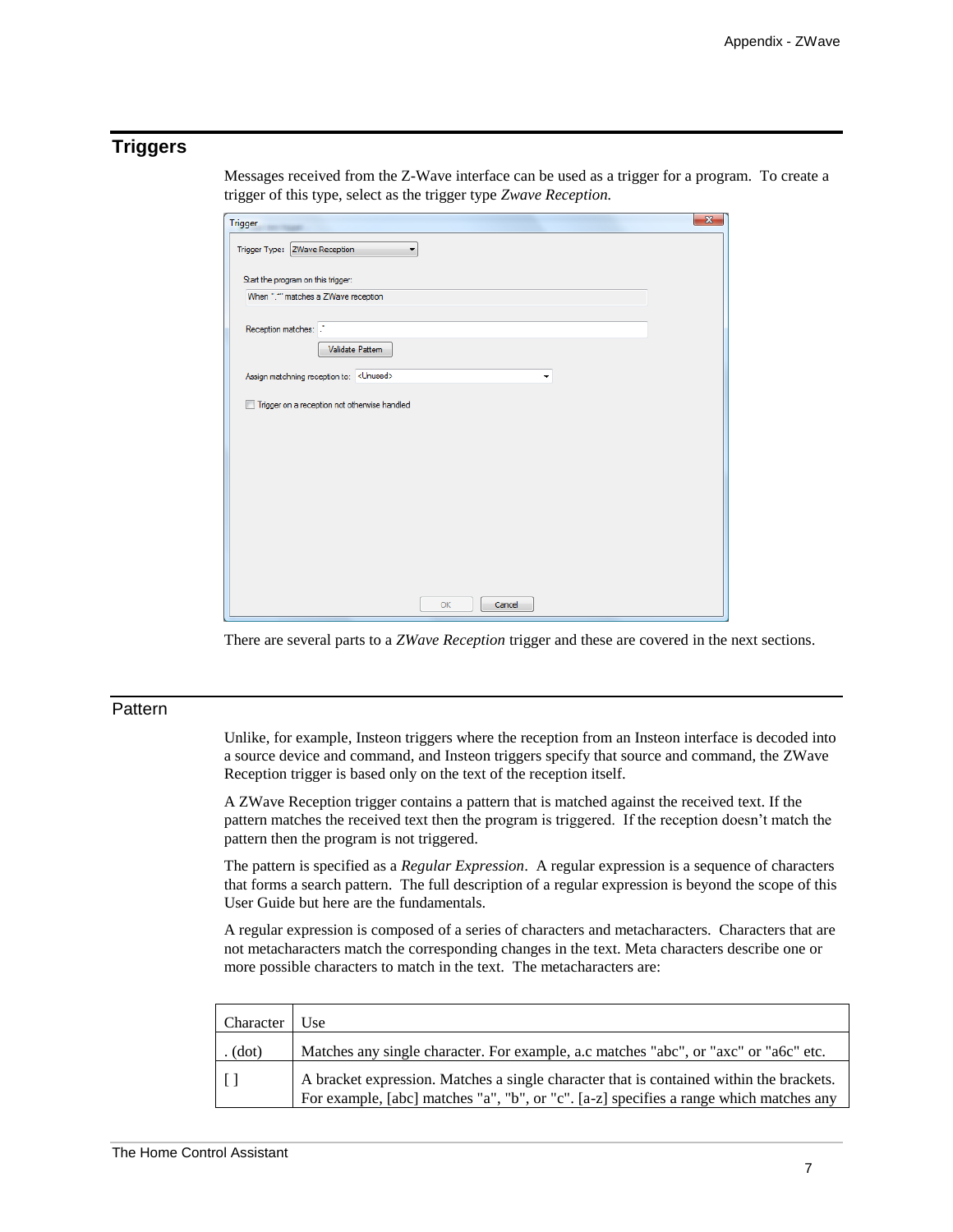|                         | lowercase letter from "a" to "z". These forms can be mixed: [abcx-z] matches "a", "b",<br>"c", "x", "y", or "z", as does [a-cx-z].                                                                                                     |
|-------------------------|----------------------------------------------------------------------------------------------------------------------------------------------------------------------------------------------------------------------------------------|
| $\lceil$ <sup>A</sup> ] | Matches a single character that is not contained within the brackets. For example,<br>[^abc] matches any character other than "a", "b", or "c". [^a-z] matches any single<br>character that is not a lowercase letter from "a" to "z". |
| $\wedge$                | Matches the starting position within the string                                                                                                                                                                                        |
| \$                      | Matches the ending position of the string                                                                                                                                                                                              |
| $\ast$                  | Matches the preceding element zero or more times. For example, ab*c matches "ac",<br>"abc", "abbbc", etc. [xyz]* matches "", "x", "y", "z", "zx", "zyx", "xyzzy", and so on.                                                           |
| ${m, n}$                | Matches the preceding element at least m and not more than n times. For example,<br>$a\{3,5\}$ matches only "aaa", "aaaa", and "aaaaa". This is not found in a few older<br>instances of regular expressions                           |
|                         | The following character is a character and not a metacharacter                                                                                                                                                                         |

Here are some examples:

- $\cdot$  \* matches any text.
- .at matches any three-character string ending with "at", including "hat", "cat", and "bat".
- [hc] at matches "hat" and "cat".
- [^b]at matches all strings matched by .at except "bat".
- [^hc]at matches all strings matched by .at other than "hat" and "cat".
- $\wedge$  [hc] at matches "hat" and "cat", but only at the beginning of the string or line.
- [hc]at\$ matches "hat" and "cat", but only at the end of the string or line.
- $\setminus$  [...] matches any single character surrounded by "[" and "]" since the brackets are escaped, for example: "[a]" and "[b]".

Since it can be complex to compose a regular expression, in the dialog is a *Validate* button that checks the syntax of the regular expression. You must use the *Validate* button to check the pattern before creating the trigger.

However, just because the syntax is correct that doesn't mean that the pattern matches strings as you expect. Only testing shows that.

**Tip**: Use your favorite search engine or Wikipedia to find the full syntax of regular expressions.

#### Flag assignment

ZWave Reception triggers are also different than other triggers in an additional aspect. The text of the reception can be assigned to a flag for subsequent decoding in the triggered program.

Select the name of an existing flag or type in the name of a new flag. If the program is triggered – when the pattern matches the reception – the received text is assigned to the flag before the program starts. This lets you do further decoding of the reception in the program that is started.

This is an optional feature of the trigger. If you don't want to use this, set the flag as *<Unused>*